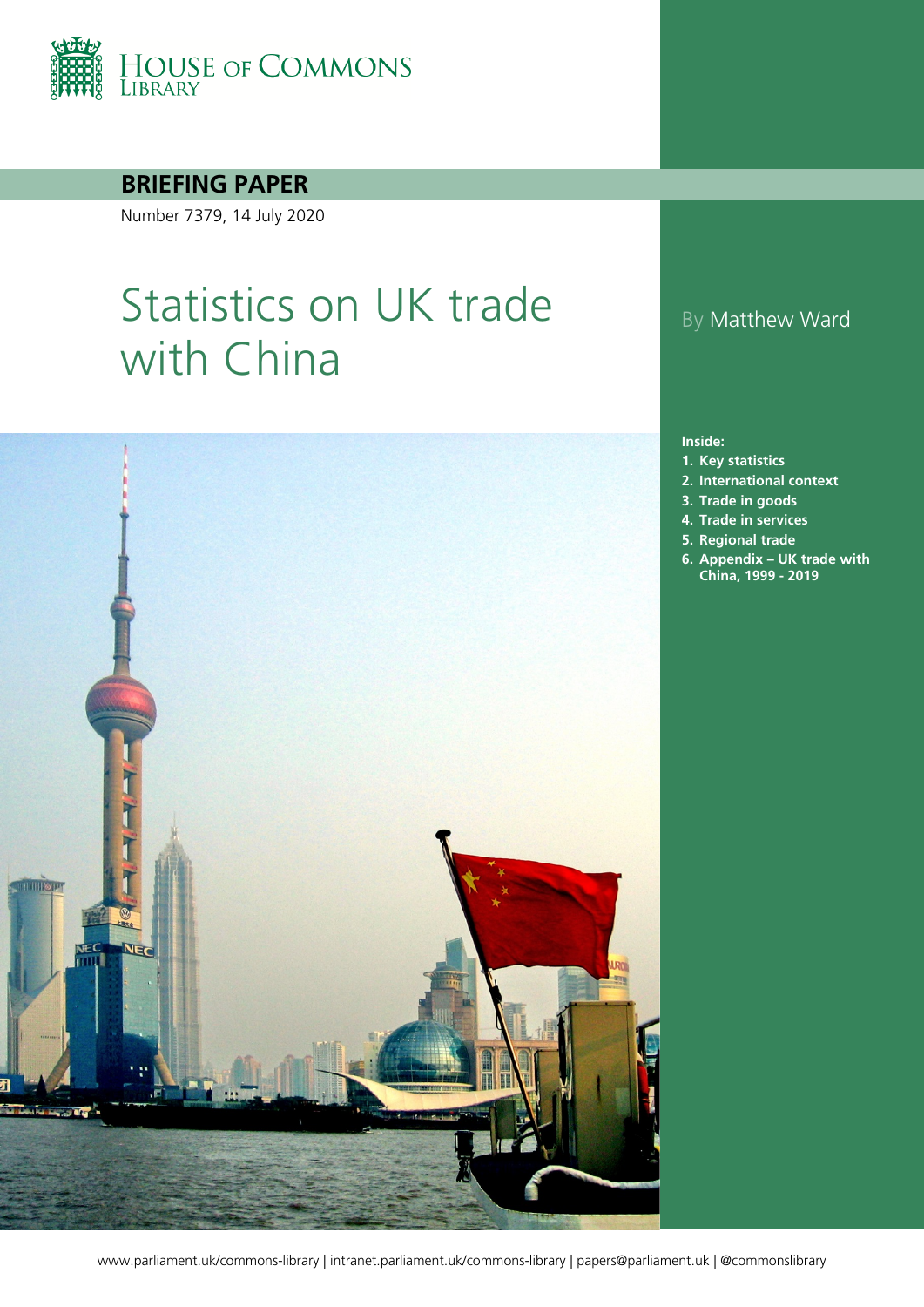## **Contents**

|                  | <b>Summary</b>                                 | 3           |
|------------------|------------------------------------------------|-------------|
| $\mathbf{1}$ .   | <b>Key statistics</b>                          | 4           |
| 2.               | <b>International context</b>                   | 6           |
| 3.<br>3.1<br>3.2 | Trade in goods<br>Exports<br>Imports           | 8<br>8<br>8 |
| 4.<br>4.1<br>4.2 | <b>Trade in services</b><br>Exports<br>Imports | 9<br>9<br>9 |
| 5.               | <b>Regional trade</b>                          | 11          |
| 6.               | Appendix - UK trade with China, 1999 - 2019    | 13          |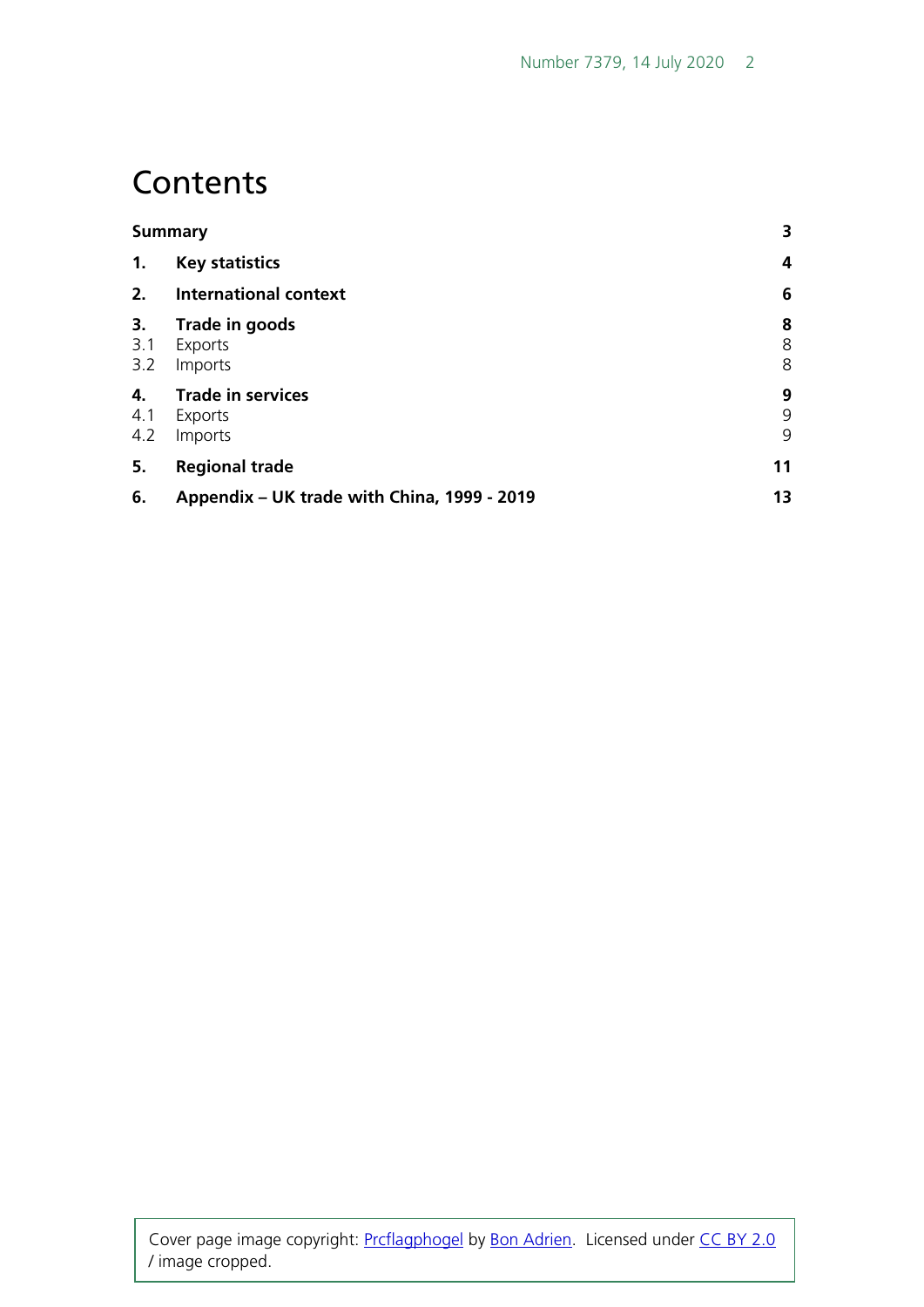# **UK trade with China: a summary**

#### **This short note provides some key statistics on UK trade with China**

#### **UK exports to China £30.7 billion**

### **UK imports from China £49.0 billion**

China was the UK's sixth largest export market in 2019, accounting for 4% of all UK exports of goods and services

China was the UK's fourth largest source of imports in 2019, accounting for 7% of UK imported goods and services



#### **Trade balance with China −£18.3 billion**

The UK recorded a trade deficit with China of -£18.3 billion in 2019; a small surplus in services was outweighed by a deficit in goods



#### **UK trade with China, 1999-2019 (goods and services, % total)**



UK trade with China has increased dramatically in recent years - in 1999, China was the UK's 26th largest export market and 15th largest source of imports, accounting for 0.7% of UK exports and 1.5% of imports.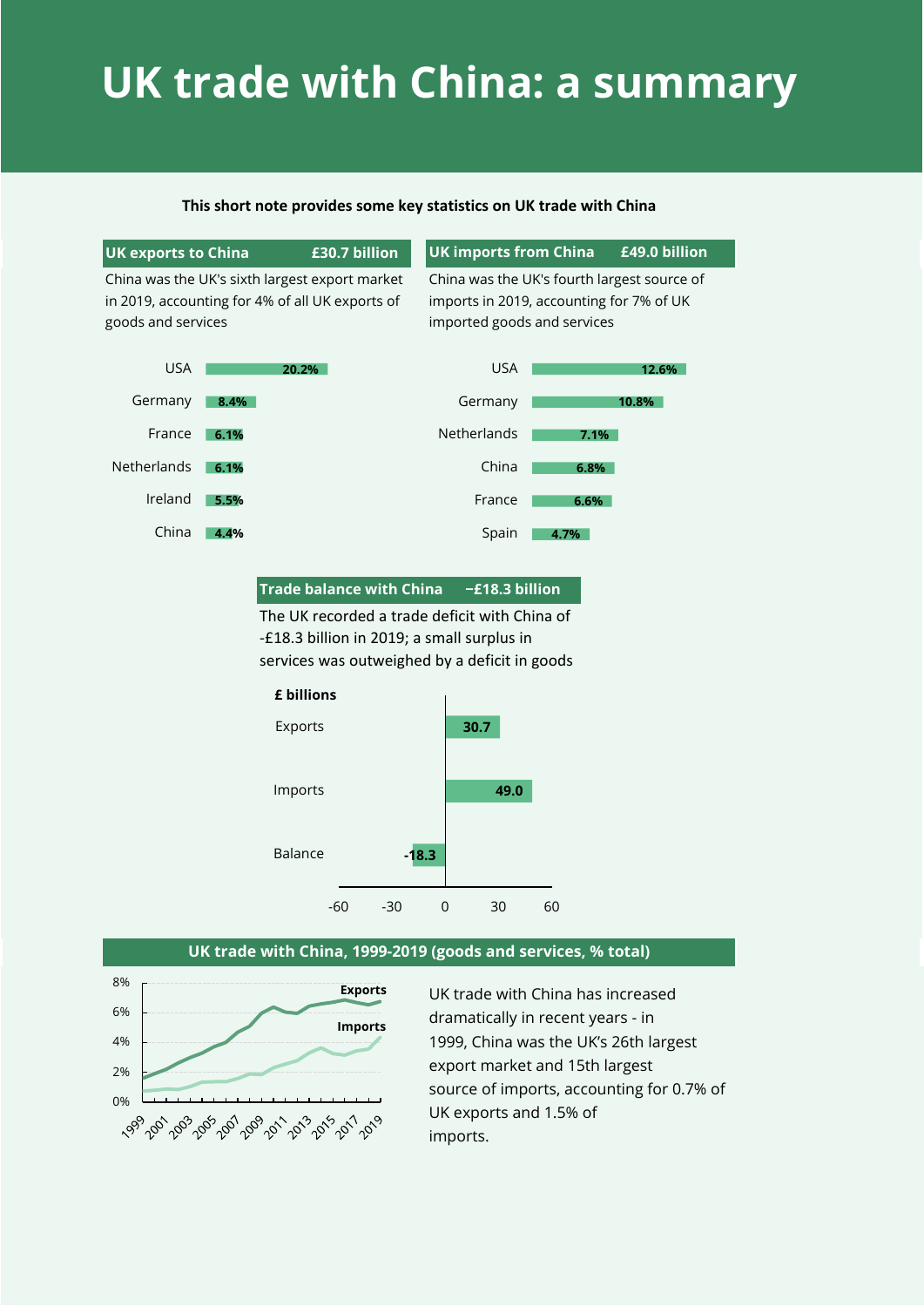## <span id="page-3-0"></span>1. Key statistics

In 2019:

- UK exports of goods and services to China were worth £30.7 billion, a record high, up from £23.4 billion in 2018. This is the fourth successive year on year increase in British exports to China.
- UK imports of goods and services from China in 2019 were £49.0 billion, also a record high. UK imports from China have now grown year on year every year since 1999.
- The UK's trade deficit with China was -£18.3 billion in 2019. This was the UK's second largest trade deficit with an individual country - the UK's trade deficit Germany -£19.6 billion. Taken as a bloc, the UK's trade deficit with the EU was -£72.3 billion.

| UK trade with China, 2019 (£ billions)      |             |             |                |  |  |  |
|---------------------------------------------|-------------|-------------|----------------|--|--|--|
| <b>Balance</b><br><b>Exports</b><br>Imports |             |             |                |  |  |  |
| Goods<br>Services                           | 25.1<br>5.5 | 46.9<br>2.1 | $-21.8$<br>3.5 |  |  |  |
| <b>Total</b>                                | 30.7        | 49.0        | $-18.3$        |  |  |  |
| Source: ONS                                 |             |             |                |  |  |  |

Overall, UK exports to China represented 4.4% of all UK exports; UK imports from China represented 6.8% of all UK imports.

Looking at trade in goods only, the UK exported £25.1 billion to China in 2019, a record high, up from £18.8 billion in 2019. UK imports of goods from China were £46.9 billion, up slightly from 2018, resulting in a trade deficit of -£21.8 billion in trade in goods.

The UK had a surplus of £3.5 billion on trade in services with China in 2019, exporting a record high of £5.5 billion of services and importing £2.1 billion.

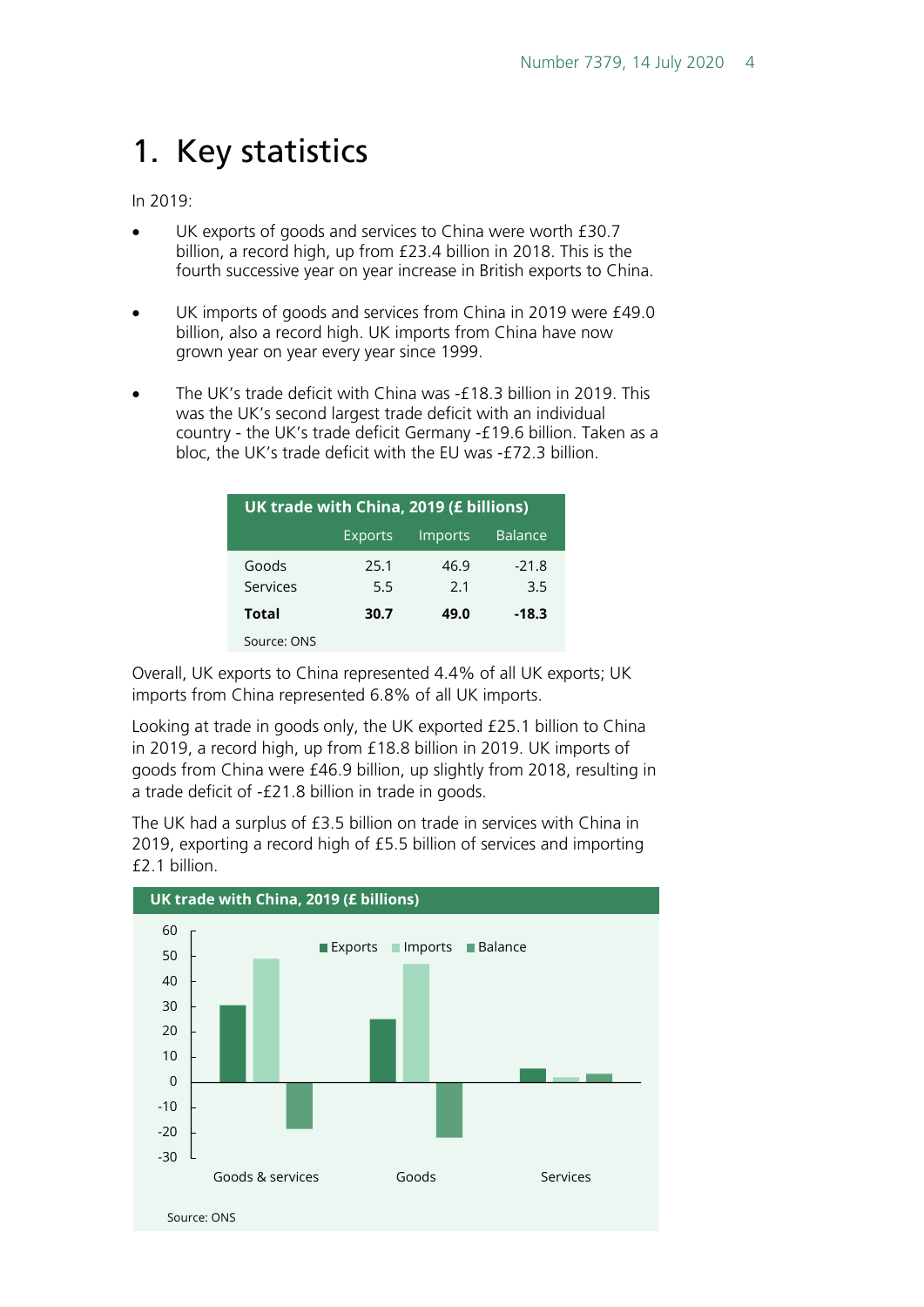The UK has now recorded an overall trade deficit with China every year since 1999 – surpluses in services have been more than outweighed by deficits in goods. In recent years, the UK's trade deficit with China has narrowed, from a high of -£25.6 billion in 2016 to -£18.3 billion in 2019.

In cash terms, UK exports from China have increased from £1.9 billion in 1999; imports from China have increased from £4.2 billion – details on UK trade with China since 1999 are available in the Appendix.

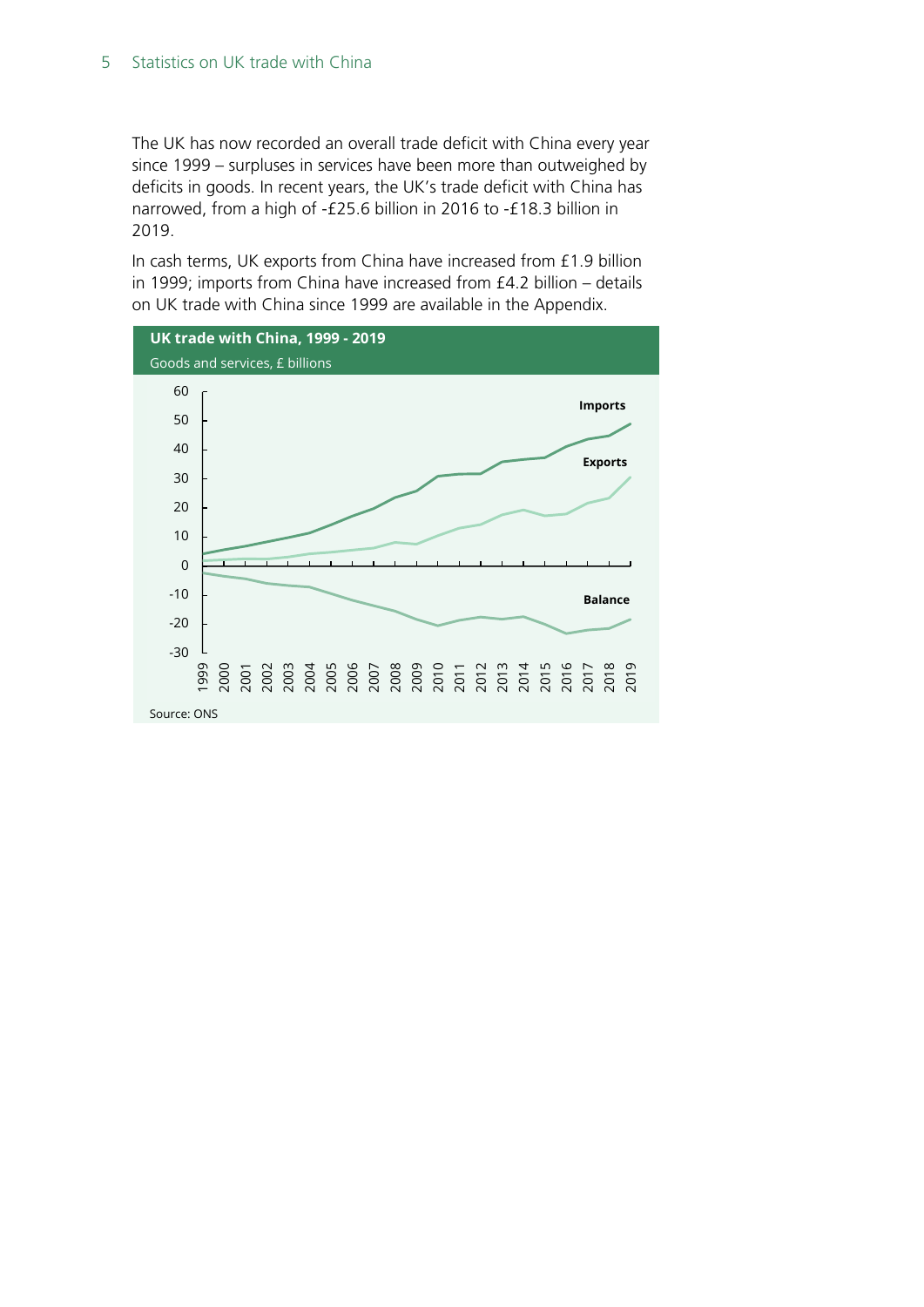## <span id="page-5-0"></span>2. International context

In 2019:

- China was the UK's  $6<sup>th</sup>$  largest export market and  $4<sup>th</sup>$  largest source of imports.
- China was the UK's second largest export market and source of imports outside of the EU (after the USA).

| UK top 10 trading partners 2019, goods and services |       |         |                    |       |         |  |
|-----------------------------------------------------|-------|---------|--------------------|-------|---------|--|
| <b>Exports</b>                                      | £ bns | % total | <b>Imports</b>     | £ bns | % total |  |
| <b>USA</b>                                          | 141.4 | 20.2%   | <b>USA</b>         | 91.6  | 12.6%   |  |
| Germany                                             | 58.4  | 8.4%    | Germany            | 78.0  | 10.8%   |  |
| France                                              | 42.8  | 6.1%    | <b>Netherlands</b> | 51.2  | 7.1%    |  |
| <b>Netherlands</b>                                  | 42.7  | 6.1%    | China              | 49.0  | 6.8%    |  |
| Ireland                                             | 38.3  | 5.5%    | France             | 47.5  | 6.6%    |  |
| China                                               | 30.6  | 4.4%    | Spain              | 34.1  | 4.7%    |  |
| Switzerland                                         | 24.4  | 3.5%    | Belgium            | 28.6  | 3.9%    |  |
| <b>Italy</b>                                        | 21.3  | 3.1%    | Italy              | 26.5  | 3.7%    |  |
| Spain                                               | 19.2  | 2.8%    | Ireland            | 24.4  | 3.4%    |  |
| Belgium                                             | 18.5  | 2.6%    | Norway             | 17.8  | 2.5%    |  |
| EU                                                  | 299.9 | 42.9%   | EU                 | 372.2 | 51.4%   |  |
| World                                               | 698.8 | 100.0%  | World              | 724.4 | 100.0%  |  |
| Source: ONS                                         |       |         |                    |       |         |  |

China's share of UK trade has increased rapidly in recent years - in 1999, China was the UK's 26<sup>th</sup> largest export market and 15<sup>th</sup> largest source of imports, accounting for 0.8% of UK exports and 1.6% of imports.

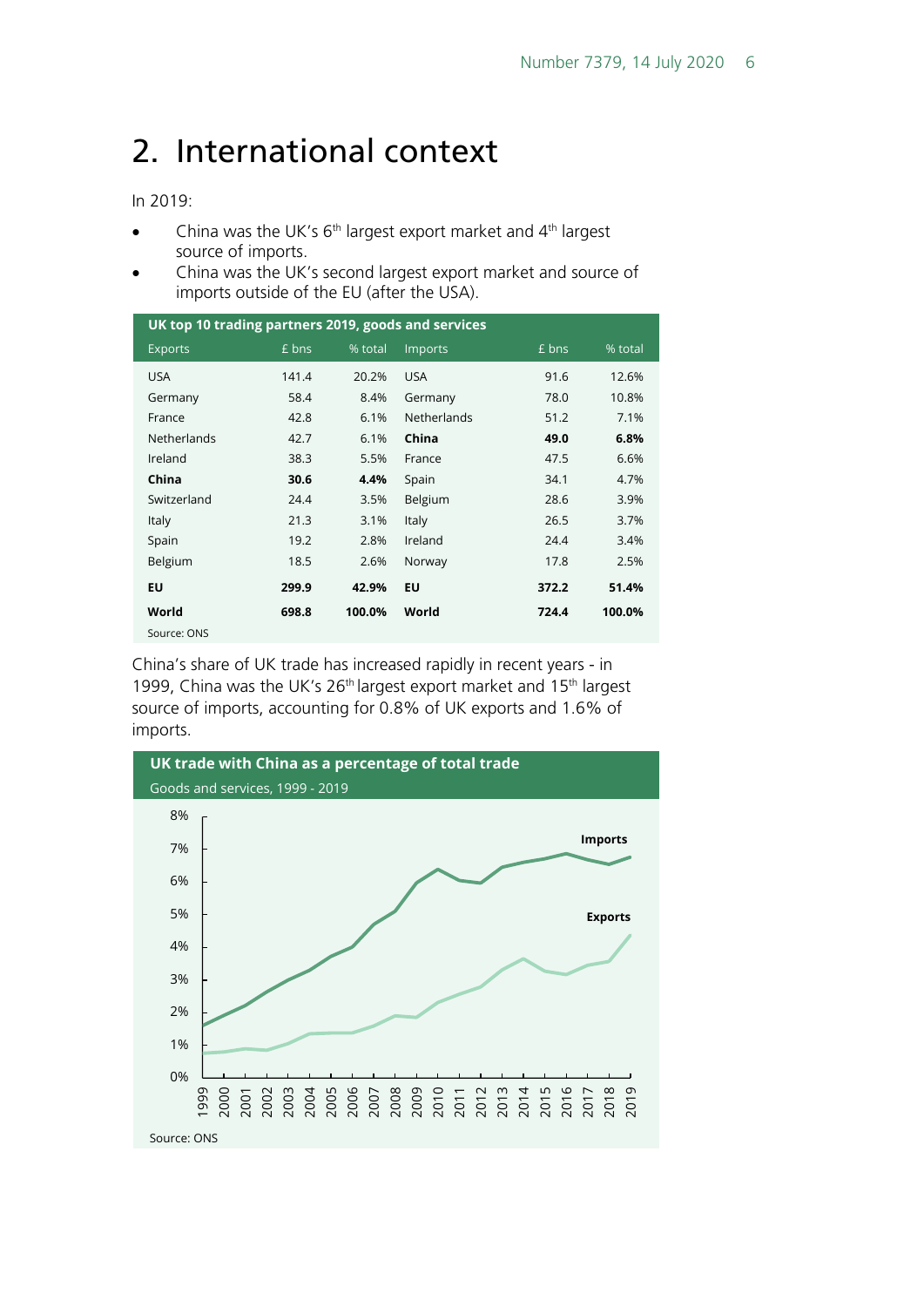#### In 2018:

- The UK was China's  $9<sup>th</sup>$  largest export market for goods, accounting for 2.3% of all China's goods exports.
- The UK was China's 21<sup>st</sup> largest source of imported goods, accounting for 1.2% of all China's goods imports.

| China's largest trading partners, 2018 (trade in goods) |         |               |         |  |  |
|---------------------------------------------------------|---------|---------------|---------|--|--|
| <b>Exports</b>                                          | % total | Imports       | % total |  |  |
| <b>USA</b>                                              | 19.2%   | South Korea   | 10.2%   |  |  |
| Hong Kong                                               | 12.1%   | Japan         | 9.1%    |  |  |
| Japan                                                   | 5.9%    | Taiwan        | 9.0%    |  |  |
| South Korea                                             | 4.4%    | <b>USA</b>    | 7.9%    |  |  |
| Vietnam                                                 | 3.4%    | Germany       | 5.3%    |  |  |
| Germany                                                 | 3.1%    | Australia     | 5.3%    |  |  |
| India                                                   | 3.1%    | <b>Brazil</b> | 3.9%    |  |  |
| <b>Netherlands</b>                                      | 2.9%    | Vietnam       | 3.2%    |  |  |
| <b>UK</b>                                               | 2.3%    | Malaysia      | 3.2%    |  |  |
| Taiwan                                                  | 2.2%    | Russia        | 2.9%    |  |  |
| Source: UNCTAD                                          |         |               |         |  |  |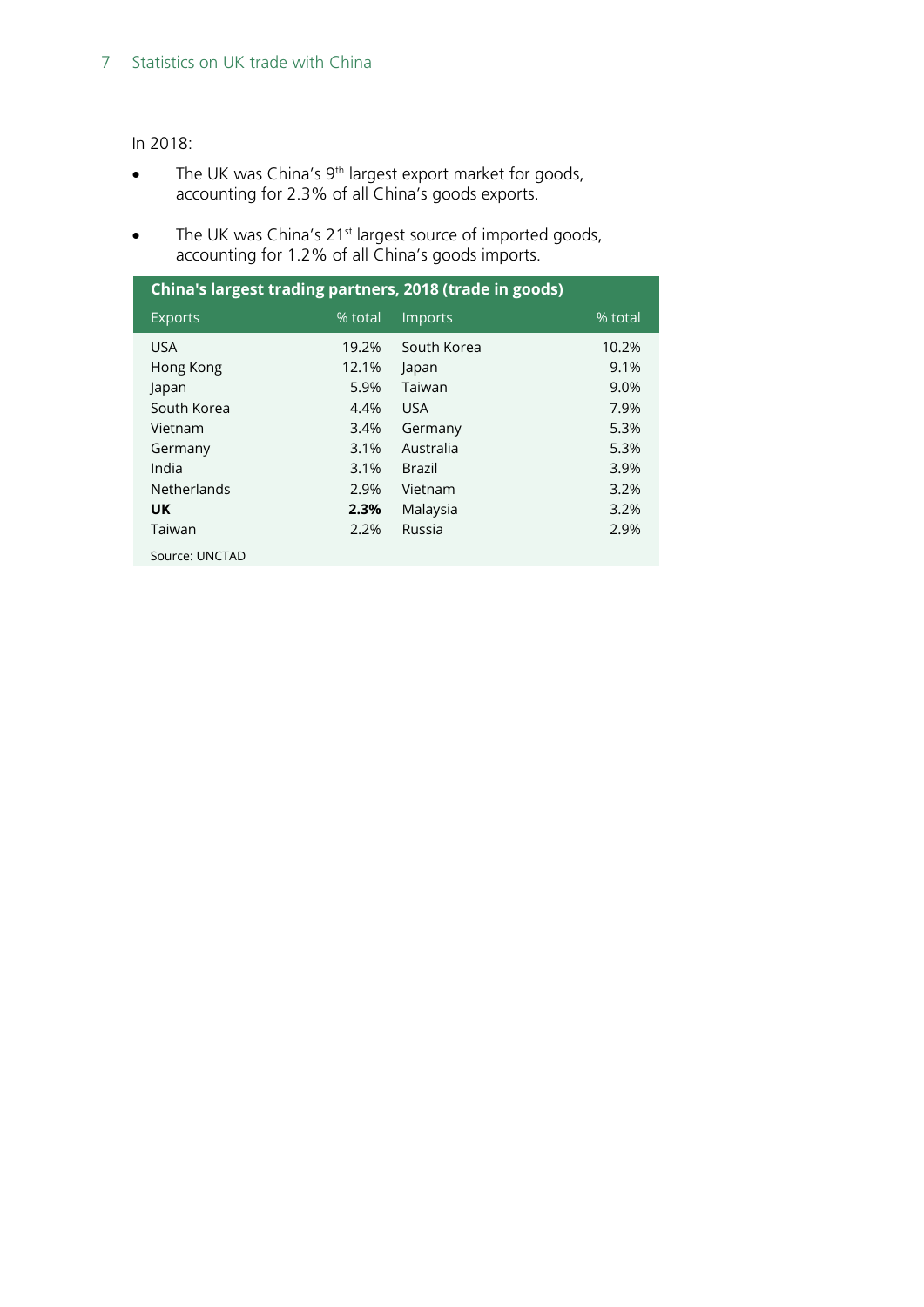# <span id="page-7-0"></span>3. Trade in goods

### <span id="page-7-1"></span>3.1 Exports

In 2019, the UK's single largest export to China was non-monetary gold, valued at £6.4 billion; this represented 27% of all UK goods exports to China.

Other British goods exports to China included petroleum, valued at £5 billion (19% of goods exports), road vehicles, valued at £3 billion (13% of goods exports) and medicinal and pharmaceutical products, valued at £2 billion (7% of goods exports).

Combined, these four products groups comprised 66% of all the UK's goods exports to China.

| Top ten UK goods exports to China by type, 2019            |            |            |  |  |
|------------------------------------------------------------|------------|------------|--|--|
|                                                            | £ billions | % of total |  |  |
| Gold, non-monetory                                         | 6.4        | 27.3%      |  |  |
| Petroleum, petroleum products                              | 4.6        | 19.3%      |  |  |
| Road vehicles                                              | 3.0        | 12.9%      |  |  |
| Medicinal & pharmaceutical products                        | 1.5        | 6.5%       |  |  |
| Power generating machinery & equipment                     | 1.0        | 4.1%       |  |  |
| Electrical machinery & appliances                          | 0.7        | 2.9%       |  |  |
| Professional, scientific & controlling instruments, n.e.s. | 0.7        | 2.9%       |  |  |
| General industrial machinery & equipment                   | 0.6        | 2.6%       |  |  |
| Non-ferrous metals                                         | 0.5        | 2.1%       |  |  |
| Metalliferous ores & metal scrap                           | 0.5        | 1.9%       |  |  |
| Source: HMRC, UK Trade Info                                |            |            |  |  |

## <span id="page-7-2"></span>3.2 Imports

In 2019, the UK's single largest import from China was telecoms equipment, valued at £7 billion, representing 16% of all UK goods imports from China

Other imports from China included miscellaneous manufactured articles (a category that includes plastic articles, toys, games and sporting goods) valued at £5 billion (11% of all goods imports), office machinery, valued at £5 billion (10% of all goods imports) and electrical machinery and equipment, valued at £4 billion (9% of all goods imports).

| Top ten UK goods imports from China by type, 2019 |            |            |  |  |
|---------------------------------------------------|------------|------------|--|--|
|                                                   | £ billions | % of total |  |  |
| Telecomms & sound recording equipment             | 7.3        | 15.8%      |  |  |
| Miscellaneous manufactured articles n.e.s.        | 5.2        | 11.3%      |  |  |
| Office machines & adp machines                    | 4.8        | 10.4%      |  |  |
| Electrical machinery & appliances                 | 4.2        | 9.1%       |  |  |
| Articles of apparel & clothing accessories        | 3.7        | 7.9%       |  |  |
| Furniture & parts thereof; bedding, mattresses    | 2.4        | 5.2%       |  |  |
| Manufactures of metal n.e.s.                      | 2.3        | 5.1%       |  |  |
| General industrial machinery & equipment          | 1.8        | 3.9%       |  |  |
| Road vehicles                                     | 1.2        | 2.5%       |  |  |
| Footwear                                          | 1.2        | 2.5%       |  |  |
| Source: HMRC, UK Trade Info                       |            |            |  |  |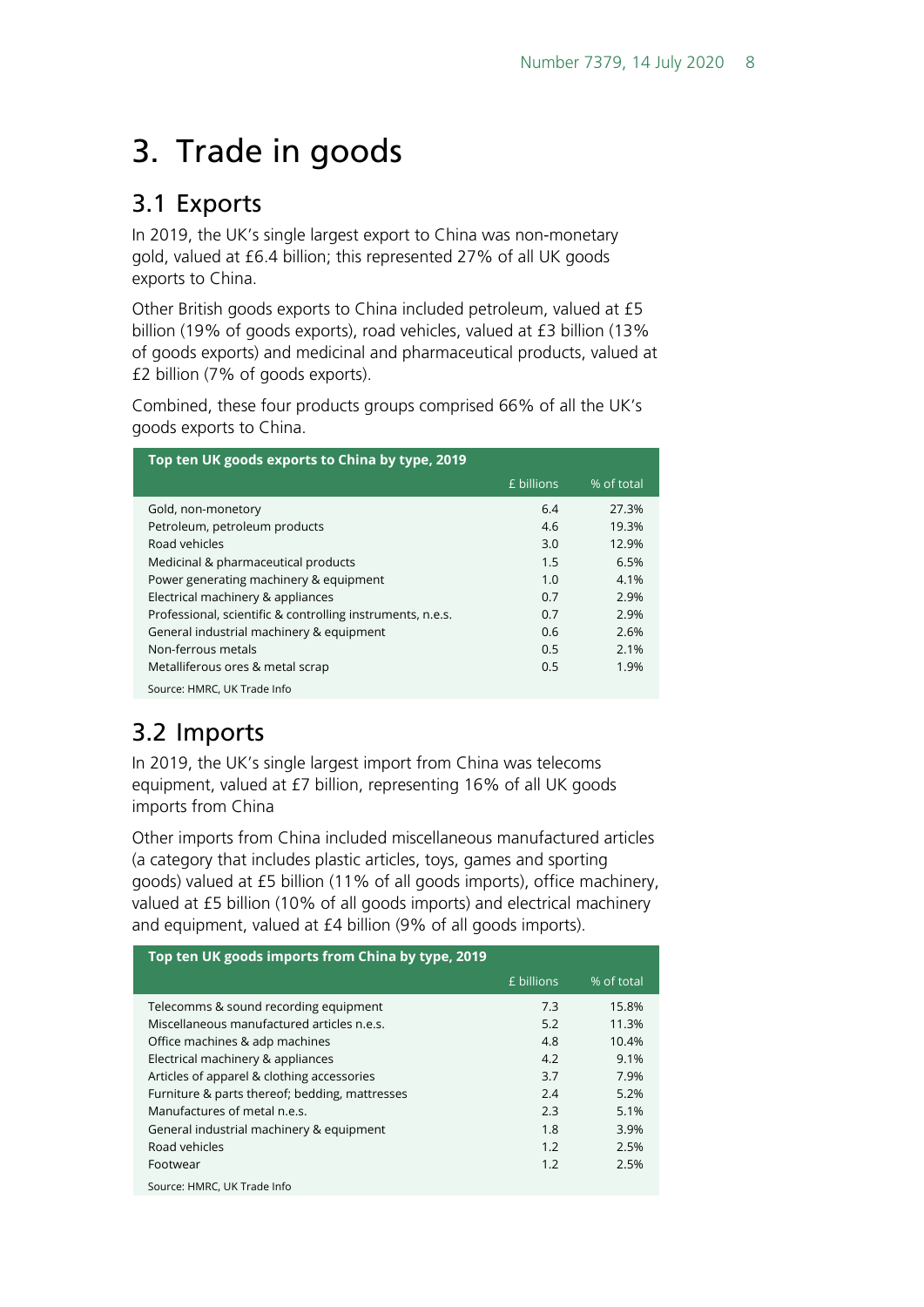# <span id="page-8-0"></span>4. Trade in services

### <span id="page-8-1"></span>4.1 Exports

In 2018, the UK's single largest service export to China was "other business services", valued at £1 billion, making up just over a fifth of UK service exports to China. This category includes legal, accounting, advertising, research and development, architectural, engineering and other professional and technical services.

Other service exports to China included travel services – this category includes services provided by hotels and restaurants, travel agencies and tour operators and will include services consumed by a resident of one country in another – for example a Chinese tourist staying in a hotel in the UK will count as a British service export; a British tourist staying in a Chinese hotel would count as a service import.

The UK's trade surplus in travel services with China (worth £0.7 billion in 2018) was the UK's third largest surplus in travel services, after Australia and Canada.

| UK service exports to China by type of service, 2018   |            |            |  |  |
|--------------------------------------------------------|------------|------------|--|--|
|                                                        | £ millions | % of total |  |  |
| <b>Other Business Services</b>                         | 1,000.0    | 21.7%      |  |  |
| Travel                                                 | 950.0      | 20.6%      |  |  |
| Transportation                                         | 910.0      | 19.8%      |  |  |
| Intellectual property                                  | 440.0      | 9.6%       |  |  |
| Telecommunications, computer &<br>information services | 396.0      | 8.6%       |  |  |
| Financial                                              | 359.0      | 7.8%       |  |  |
| Personal, Cultural and Recreational                    | 210.0      | 4.6%       |  |  |
| Government                                             | 117.0      | 2.5%       |  |  |
| Insurance and Pension                                  | 111.0      | 2.4%       |  |  |
| Maintenance and Repair                                 | 60.0       | 1.3%       |  |  |
| Construction                                           | 44.0       | 1.0%       |  |  |
| Manufacturing                                          | 10.0       | 0.2%       |  |  |
| <b>Total services</b>                                  | 4,607.0    | 100.0%     |  |  |
| Source: ONS                                            |            |            |  |  |

## <span id="page-8-2"></span>4.2 Imports

The UK's largest service import from China was transportation services, which accounted for just over a quarter of the UK's service imports from China. Transportation services include passenger and freight transport.

Travel services made up just under a fifth of UK service imports from China – combined these two categories accounted for 46% of all service imports from China.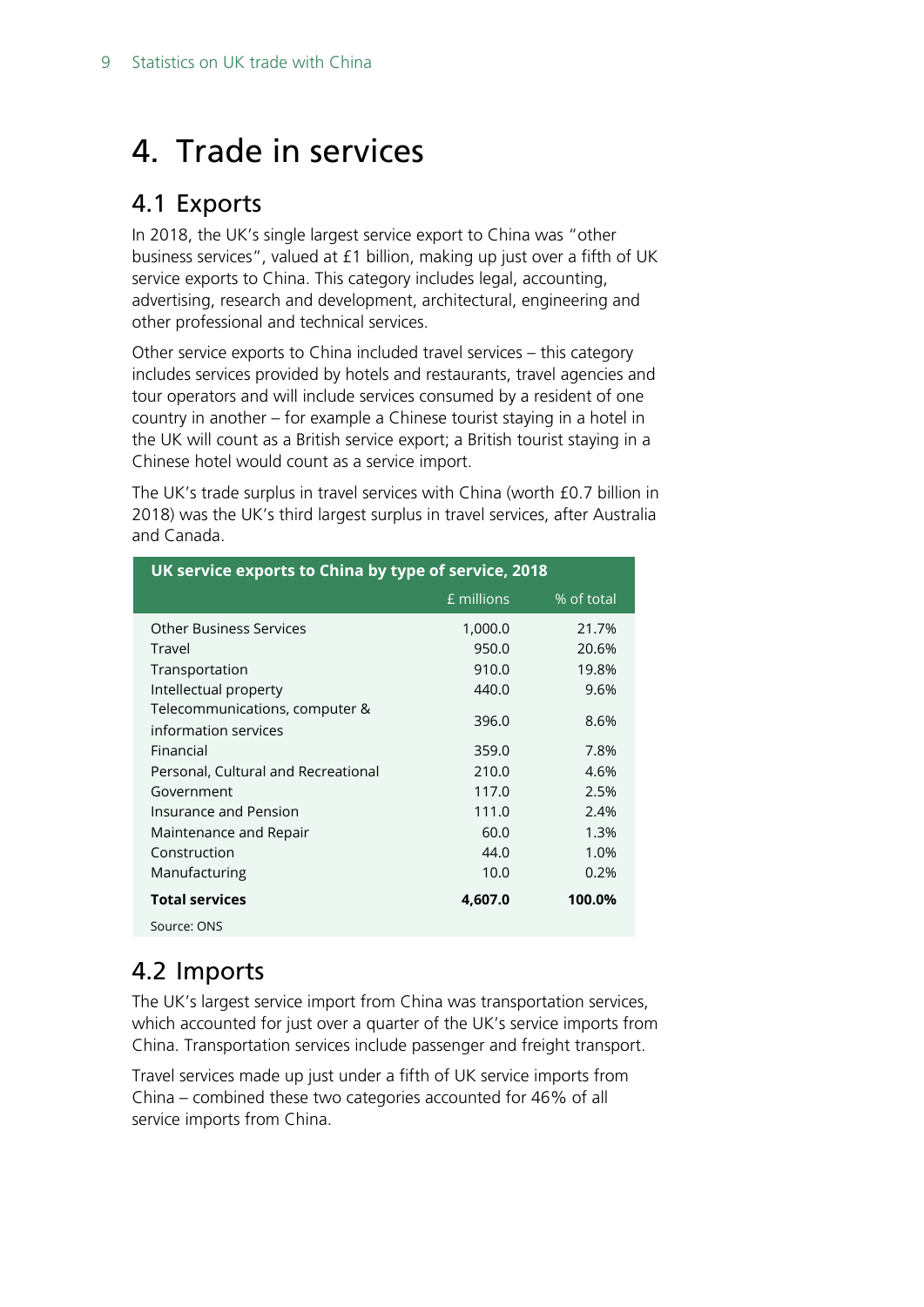| UK service imports from China by type of service, 2018 |            |            |  |  |
|--------------------------------------------------------|------------|------------|--|--|
|                                                        | £ millions | % of total |  |  |
| Transportation                                         | 462.0      | 27.6%      |  |  |
| Travel                                                 | 311.0      | 18.6%      |  |  |
| Telecommunications, computer &<br>information services | 97.0       | 5.8%       |  |  |
| Financial                                              | 57.0       | 3.4%       |  |  |
| Government                                             | 49.0       | 2.9%       |  |  |
| Manufacturing                                          | 23.0       | 1.4%       |  |  |
| Construction                                           | 17.0       | 1.0%       |  |  |
| Personal, Cultural and Recreational                    | 11.0       | 0.7%       |  |  |
| Intellectual property                                  | 10.0       | 0.6%       |  |  |
| Maintenance and Repair                                 | 5.0        | 0.3%       |  |  |
| Insurance and Pension                                  | 2.0        | 0.1%       |  |  |
| <b>Total services</b>                                  | 1,674.0    | 100.0%     |  |  |
| Source: ONS                                            |            |            |  |  |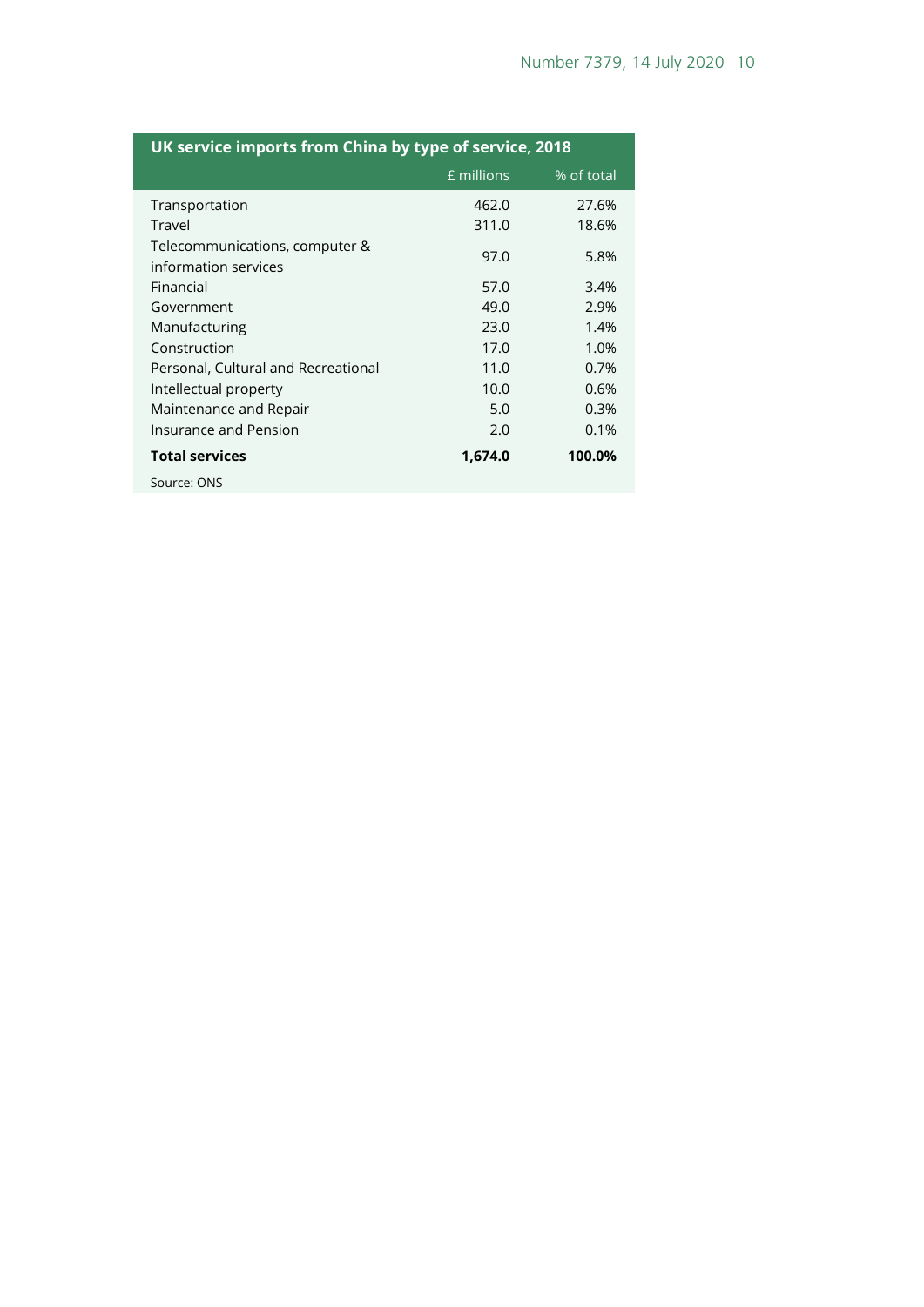# <span id="page-10-0"></span>5. Regional trade

HMRC publish data on trade for Scotland, Wales and Northern Ireland and the English regions. These figures are for trade in goods only.

Scotland accounted for just over a quarter of the UK's goods exports to China in 2019, valued at £4.5 billion – the vast majority of this total was made up of exports of petroleum and petroleum products.

The West Midlands accounted for 13% of the UK's goods exports to China (valued at £2.2 billion), followed by the South East at 11% (valued at £1.9 billion) and the East of England at 10% (valued at £1.7 billion).

| UK regional goods exports to China, 2019 |            |            |  |  |  |
|------------------------------------------|------------|------------|--|--|--|
|                                          | £ billions | % of total |  |  |  |
| Scotland                                 | 4.5        | 26.4%      |  |  |  |
| West Midlands                            | 2.2        | 13.1%      |  |  |  |
| South East                               | 1.9        | 10.9%      |  |  |  |
| East                                     | 1.7        | 10.1%      |  |  |  |
| North West                               | 1.5        | 8.9%       |  |  |  |
| London                                   | 1.3        | 7.4%       |  |  |  |
| Yorkshire and the Humber                 | 0.8        | 4.8%       |  |  |  |
| East Midlands                            | 0.7        | 4.4%       |  |  |  |
| South West                               | 0.6        | 3.5%       |  |  |  |
| Wales                                    | 0.4        | 2.4%       |  |  |  |
| North East                               | 0.3        | 1.9%       |  |  |  |
| Northern Ireland                         | 0.2        | 1.0%       |  |  |  |
| Unknown                                  | 0.9        | 5.2%       |  |  |  |

Source: HMRC, UK Trade Info

London accounted for just under a quarter of the UK's goods imports from China in 2019, valued at £11.1 billion. Telecoms equipment made up just under half of London's goods imports from China.

The South East accounted for 14% of UK goods imports from China (valued at £6.6 billion), followed by the North West at 10% (valued at £4.6 billion).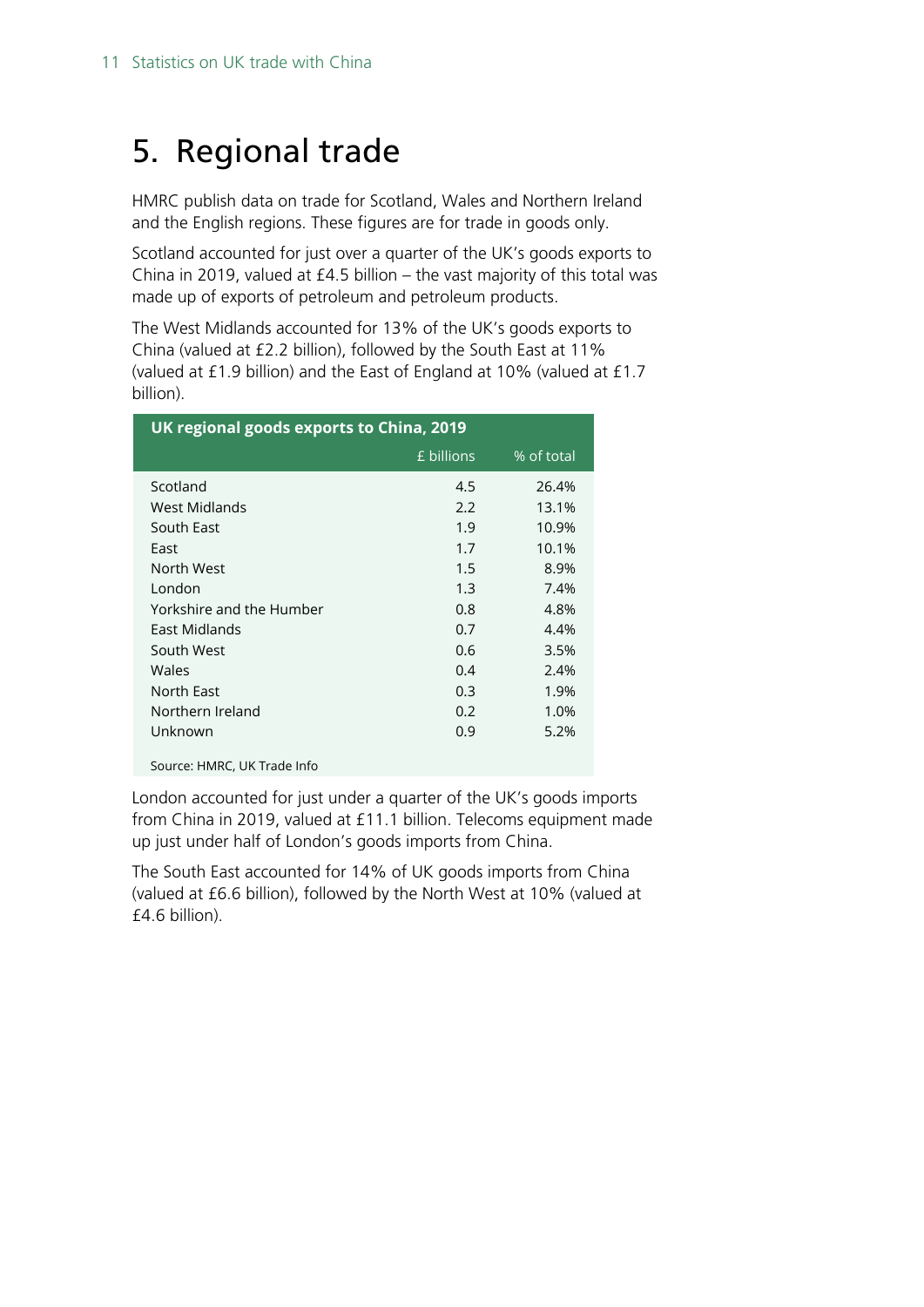| UK regional goods imports from China, 2019 |            |            |  |  |
|--------------------------------------------|------------|------------|--|--|
|                                            | £ billions | % of total |  |  |
| London                                     | 11.1       | 23.9%      |  |  |
| South East                                 | 6.6        | 14.3%      |  |  |
| North West                                 | 4.6        | 10.0%      |  |  |
| West Midlands                              | 4.0        | 8.6%       |  |  |
| East                                       | 3.3        | 7.1%       |  |  |
| Yorkshire and the Humber                   | 3.3        | 7.0%       |  |  |
| East Midlands                              | 2.9        | 6.2%       |  |  |
| Scotland                                   | 2.8        | 6.1%       |  |  |
| South West                                 | 2.4        | 5.3%       |  |  |
| Northern Ireland                           | 0.7        | 1.6%       |  |  |
| North East                                 | 1.2        | 2.6%       |  |  |
| Wales                                      | 1.2        | 2.5%       |  |  |
| Unknown                                    | 2.2        | 4.8%       |  |  |
| Source: HMRC, UK Trade Info                |            |            |  |  |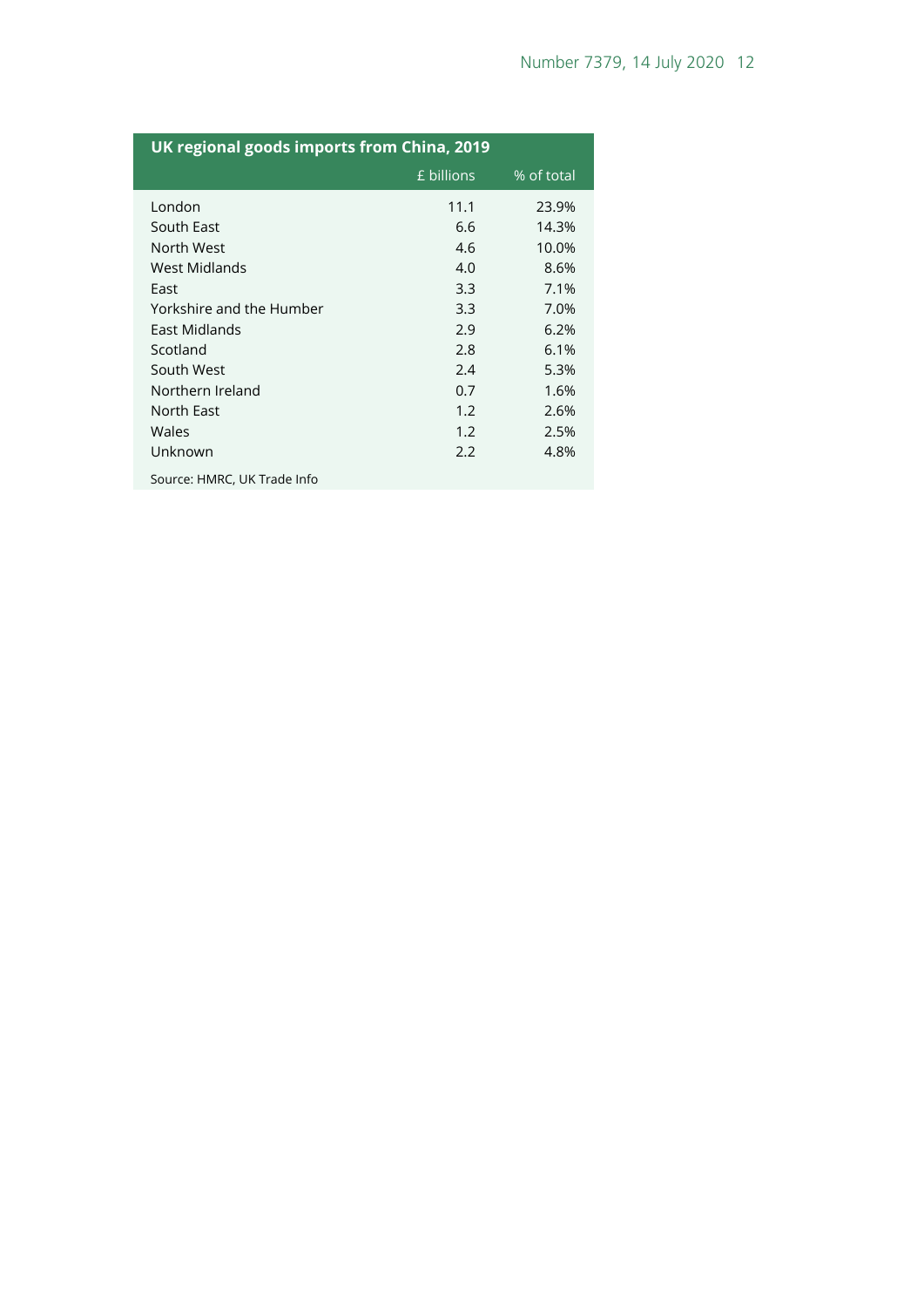# <span id="page-12-0"></span>6. Appendix – UK trade with China, 1999 - 2019

| <b>UK trade with China, 1999 - 2019</b> |                |            |                |            |                |  |
|-----------------------------------------|----------------|------------|----------------|------------|----------------|--|
| Goods and services                      |                |            |                |            |                |  |
|                                         | <b>Exports</b> |            | <b>Imports</b> |            | <b>Balance</b> |  |
|                                         | £ billions     | % of total | £ billions     | % of total | £ billions     |  |
| 1999                                    | 1.9            | 0.8%       | 4.2            | 1.6%       | $-2.3$         |  |
| 2000                                    | 2.2            | 0.8%       | 5.7            | 1.9%       | $-3.5$         |  |
| 2001                                    | 2.6            | 0.9%       | 6.9            | 2.2%       | $-4.3$         |  |
| 2002                                    | 2.4            | 0.9%       | 8.4            | 2.6%       | $-5.9$         |  |
| 2003                                    | 3.2            | 1.1%       | 9.8            | 3.0%       | $-6.7$         |  |
| 2004                                    | 4.2            | 1.4%       | 11.4           | 3.3%       | $-7.2$         |  |
| 2005                                    | 4.8            | 1.4%       | 14.2           | 3.7%       | $-9.4$         |  |
| 2006                                    | 5.5            | 1.4%       | 17.3           | 4.0%       | $-11.7$        |  |
| 2007                                    | 6.2            | 1.6%       | 19.8           | 4.7%       | $-13.6$        |  |
| 2008                                    | 8.2            | 1.9%       | 23.7           | 5.1%       | $-15.5$        |  |
| 2009                                    | 7.6            | 1.9%       | 25.9           | 6.0%       | $-18.3$        |  |
| 2010                                    | 10.5           | 2.3%       | 31.0           | 6.4%       | $-20.5$        |  |
| 2011                                    | 13.1           | 2.6%       | 31.7           | 6.0%       | $-18.6$        |  |
| 2012                                    | 14.3           | 2.8%       | 31.8           | 6.0%       | $-17.5$        |  |
| 2013                                    | 17.7           | 3.3%       | 35.9           | 6.5%       | $-18.2$        |  |
| 2014                                    | 19.4           | 3.7%       | 36.8           | 6.6%       | $-17.4$        |  |
| 2015                                    | 17.3           | 3.3%       | 37.4           | 6.7%       | $-20.0$        |  |
| 2016                                    | 18.0           | 3.2%       | 41.2           | 6.9%       | $-23.2$        |  |
| 2017                                    | 21.7           | 3.5%       | 43.7           | 6.7%       | $-22.0$        |  |
| 2018                                    | 23.4           | 3.6%       | 44.9           | 6.5%       | $-21.4$        |  |
| 2019                                    | 30.7           | 4.4%       | 49.0           | 6.8%       | $-18.3$        |  |
| Source: ONS                             |                |            |                |            |                |  |